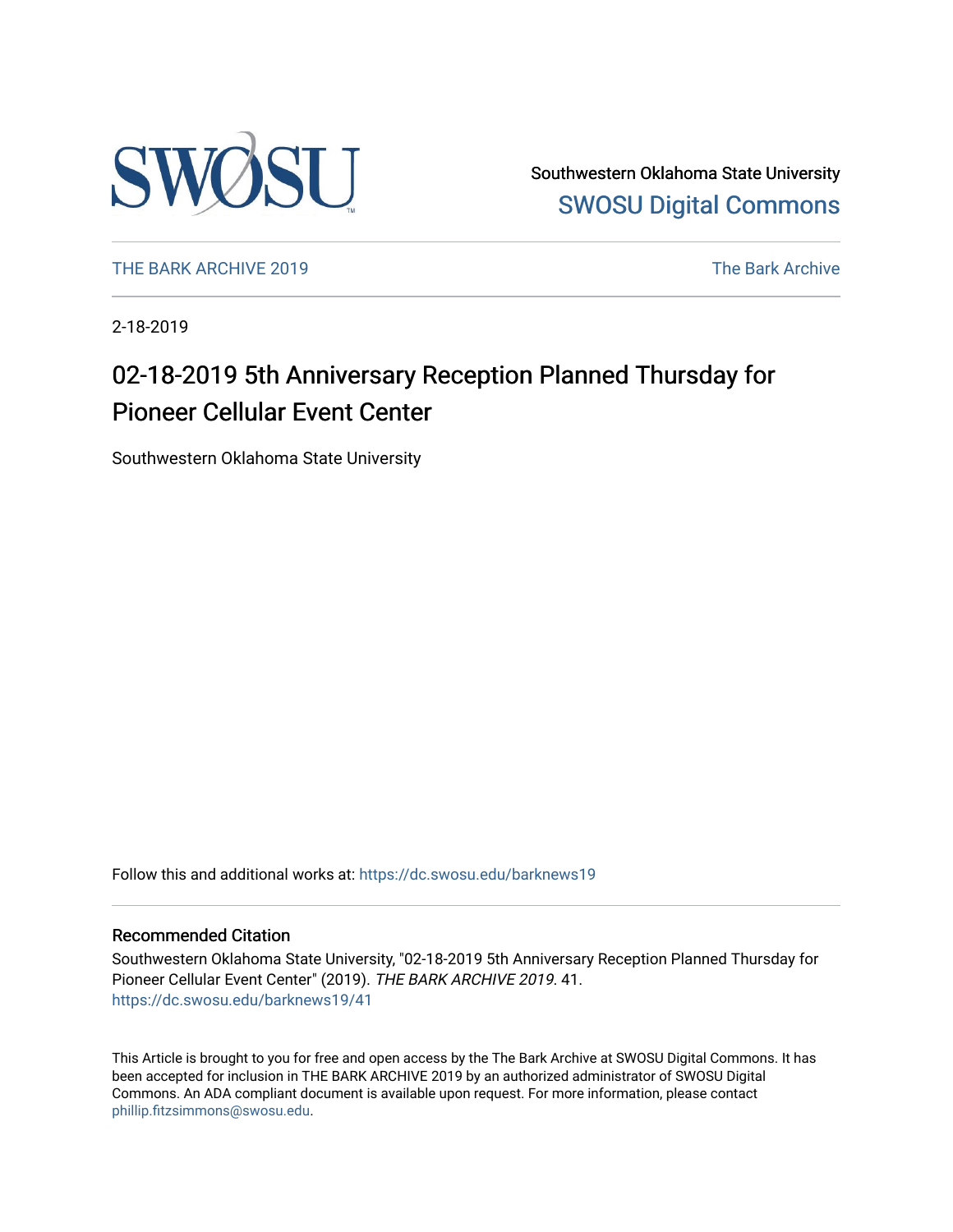

18 February, 2019 Pioneer Cellular Event Center 5th Anniversary - February 21, 2019

# **5th Anniversary Reception Planned Thursday for Pioneer Cellular Event Center**

Southwestern Oklahoma State University, Weatherford and western Oklahoma will celebrate the 5<sup>th</sup> anniversary of the Pioneer Cellular Event Center with a public reception this Thursday, February 21, on the Weatherford campus.

SWOSU President Randy Beutler invites the public to a free reception from 5-6 p.m. in the west lobby of the Pioneer Cellular Event Center. Cake and punch will be served.

There will also be a SWOSU basketball doubleheader vs. Henderson State University, and admission is free for everyone to the games. At halftime of the women's basketball game—approximately 6:15 p.m.—a short celebration ceremony will be held on the basketball court.

Made possible in April 2010 by the *Yes! Weatherford* sales tax campaign, SWOSU, the students of SWOSU, and private funds, the 93,000 square foot Pioneer Cellular Event Center has generated an estimated economic impact of nearly \$19 million in just five years.

"This center would not have been possible without the support/partnership with the City of Weatherford and its residents," Beutler said. "The economic impact on western Oklahoma has been and will continue to be impressive."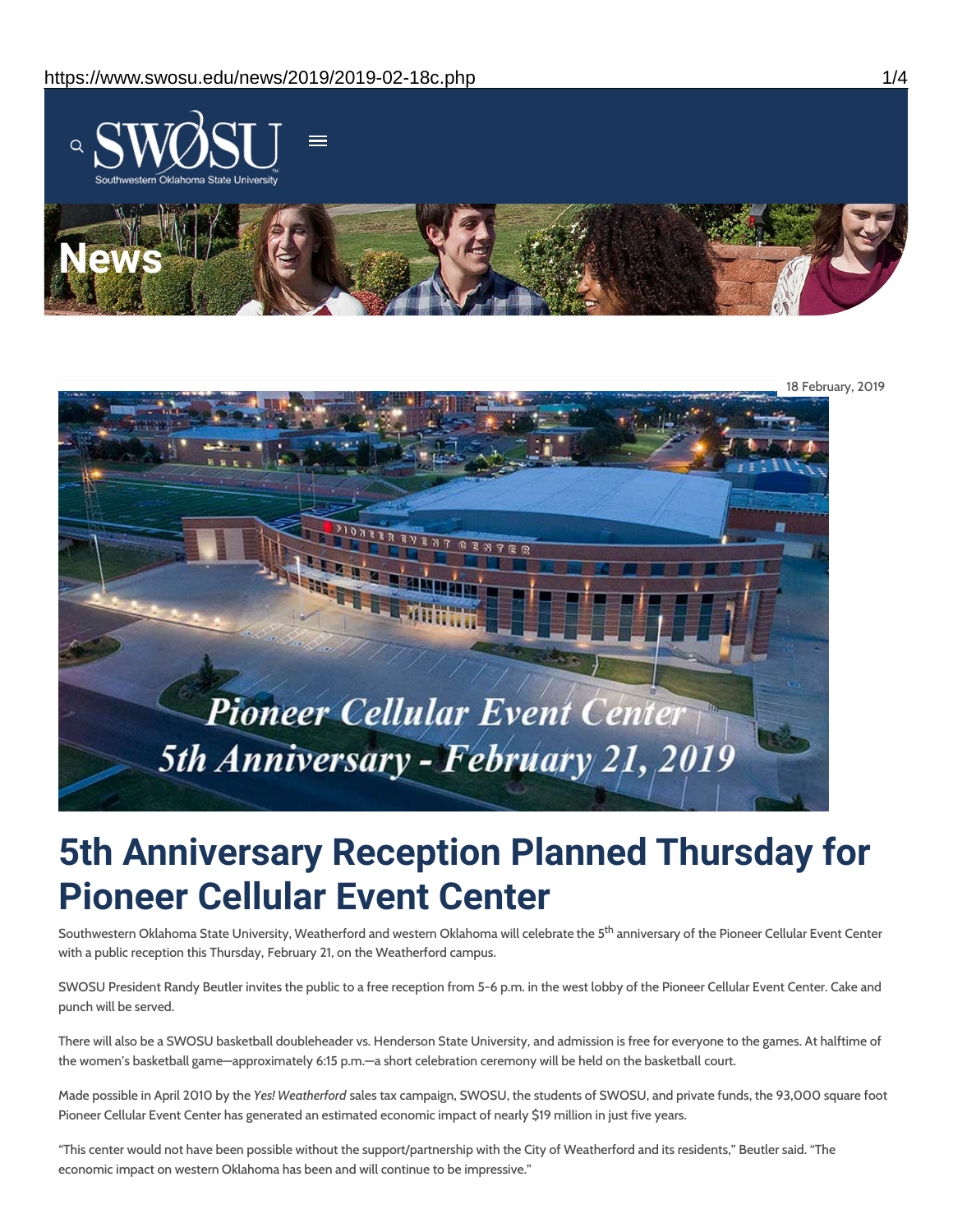### https://www.swosu.edu/news/2019/2019-02-18c.php 2/4

The opening night of the facility took place on January 25, 2014 with a basketball doubleheader. Since then, the Pioneer Cellular Event Center has served many needs with success. A sampling of the many events held in the center include:

- College Fairs
- Basketball and Volleyball Tournaments
- Banquets and Auctions
- Corporate Events and Conferences
- Panorama Series Concerts/Events Featuring Celebrities
- **•** Graduations
- Summer Camps
- Training Workshops and Meetings
- Powwows
- Expos and Trade Shows

Beutler and the SWOSU community invites everyone to enjoy the February 21 events.

| Academics             | D |
|-----------------------|---|
| Administration        | D |
| Alumni and Foundation | D |
| Community             | D |
| Events                | D |
| Faculty and Staff     | D |
| Miscellaneous         | D |
| Sayre                 | D |
| <b>Students</b>       | D |
|                       |   |

| <b>Archive Links</b> |   |
|----------------------|---|
| 2018                 | D |
| 2019                 | D |
| 2020                 | D |
| Archive              | D |
|                      |   |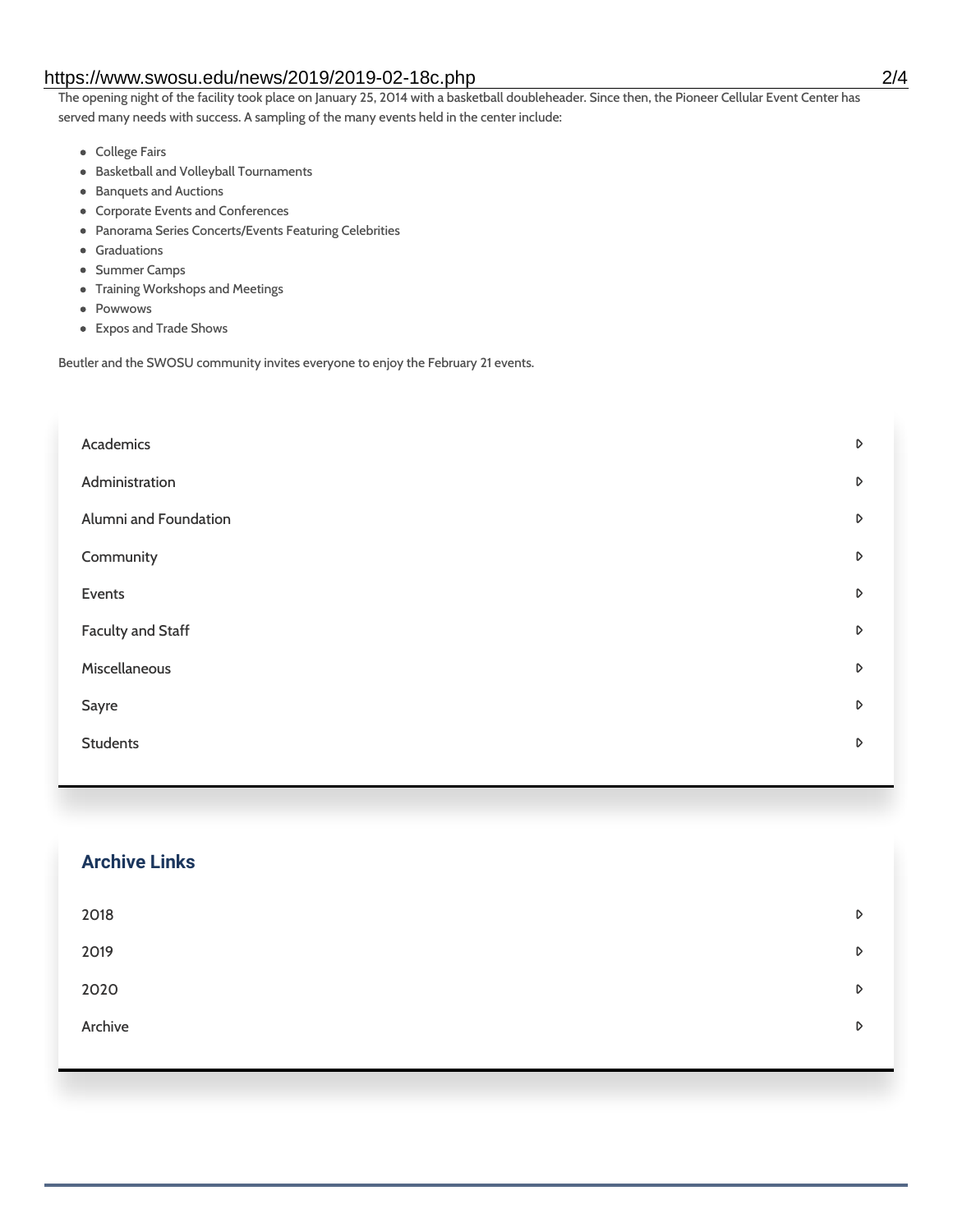### Weatherford Campus

100 Campus Drive Weatherford, OK 73096

### Sayre Campus

409 E Mississippi Ave Sayre, OK 73662

### Connect to Us

fyoth

Contact [Information](https://www.swosu.edu/about/contact.php)

[University/Facility](https://www.swosu.edu/about/operating-hours.php) Hours

[Campus](https://map.concept3d.com/?id=768#!ct/10964,10214,10213,10212,10205,10204,10203,10202,10136,10129,10128,0,31226,10130,10201,10641,0) Map

Give to [SWOSU](https://standingfirmly.com/donate)

Shop [SWOSU](https://shopswosu.merchorders.com/)



**[Directory](https://www.swosu.edu/directory/index.php)** 

[Calendar](https://eventpublisher.dudesolutions.com/swosu/)

[Apply](https://www.swosu.edu/admissions/apply-to-swosu.php)

[GoSWOSU](https://qlsso.quicklaunchsso.com/home/1267)

[Jobs@SWOSU](https://swosu.csod.com/ux/ats/careersite/1/home?c=swosu)